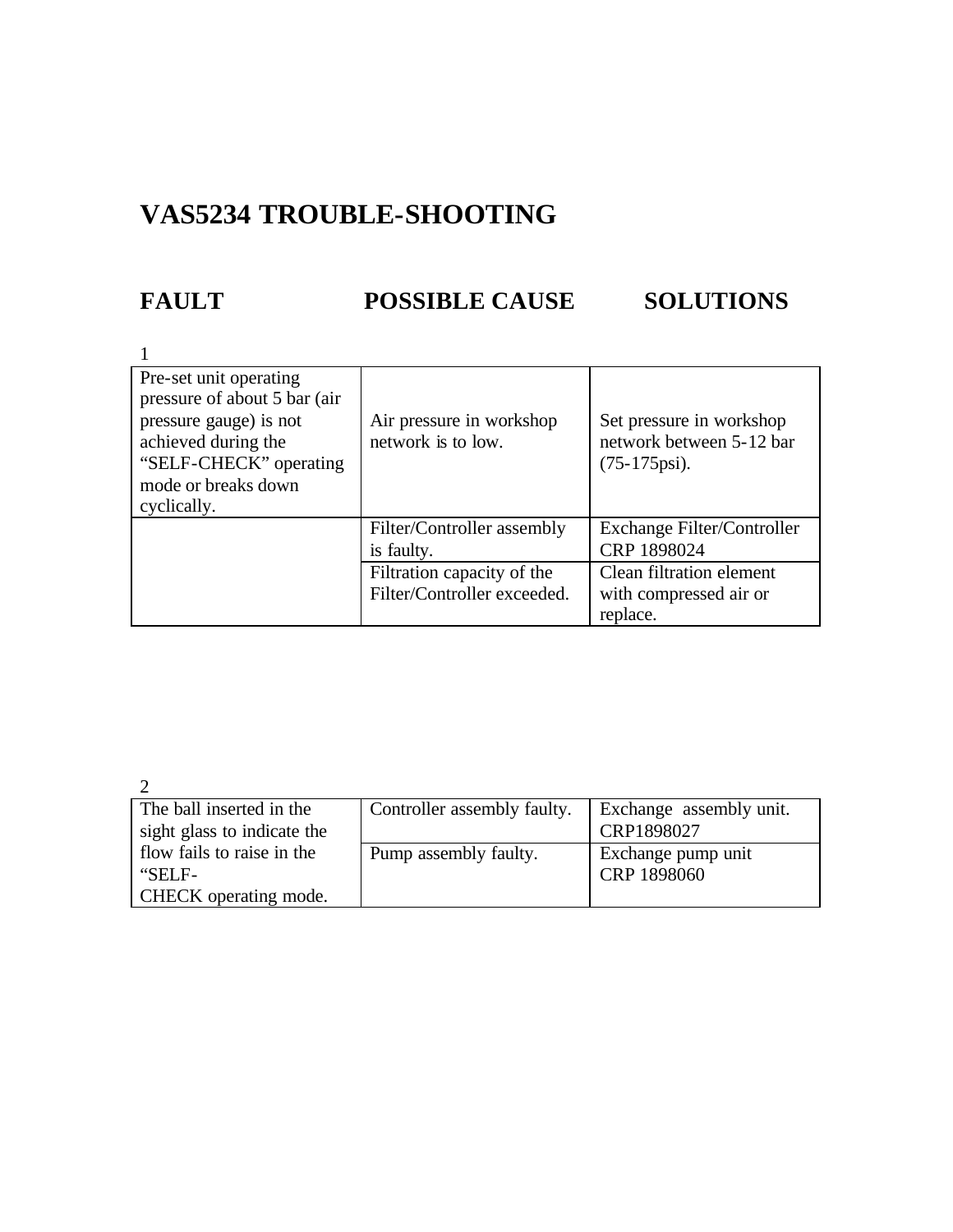# **FAULT POSSIBLE CAUSE SOLUTIONS**

| In the "SELF-CHECK"           |                           | Repair leak.               |
|-------------------------------|---------------------------|----------------------------|
| operating mode small          | Leak in the suction hose  |                            |
| bubbles appear at more or     | between the Shut Off Unit |                            |
| less regular intervals in the | and the Pump assembly.    |                            |
| sight glass.                  |                           |                            |
|                               |                           | Replace pertinent assembly |
|                               | Leak in the Shut Off Unit | ! NOTE!                    |
|                               | and/ or the Pump.         | If the leak cannot be      |
|                               |                           | repaired unit has to be    |
|                               |                           | stopped immediately.       |

4

| The unit fails or is to slow | Leak in the collection flask, | Repair leak.          |
|------------------------------|-------------------------------|-----------------------|
| in removing the brake fluid  | the hoses or couplings.       |                       |
| from the brake fluid         |                               |                       |
| reservoir of the vehicle.    |                               | Replace assembly unit |
| Approximate time required:   | Vacuum Unit faulty.           | CRP1898025            |
| about 30 seconds depending   |                               |                       |
| on the type of top-up        |                               |                       |
| container.                   |                               |                       |

 $\zeta$ 

| When filling the brake fluid  | Controller assembly faulty | Replace assembly unit. |
|-------------------------------|----------------------------|------------------------|
| reservoir filling pressure    |                            | CRP 1898027            |
| fails to be produced after    |                            |                        |
| about 30 seconds or a filling |                            |                        |
| pressure exceeding 3 bar is   |                            |                        |
| achieved.                     |                            |                        |

6

| During the flushing          | Filtration capacity has come | Replace filter.           |
|------------------------------|------------------------------|---------------------------|
| procedure (at the front of   | to its end.                  | CRP1899986                |
| the vehicle) the fluid       |                              |                           |
|                              | Through flow quantity        | Reduce the opening of the |
| pressure on the "FLUID"      |                              |                           |
| pressure gauge drops about   | excessive.                   | bleeding valve on the     |
|                              |                              | vehicle                   |
| 0.2 bar below the set level. |                              |                           |